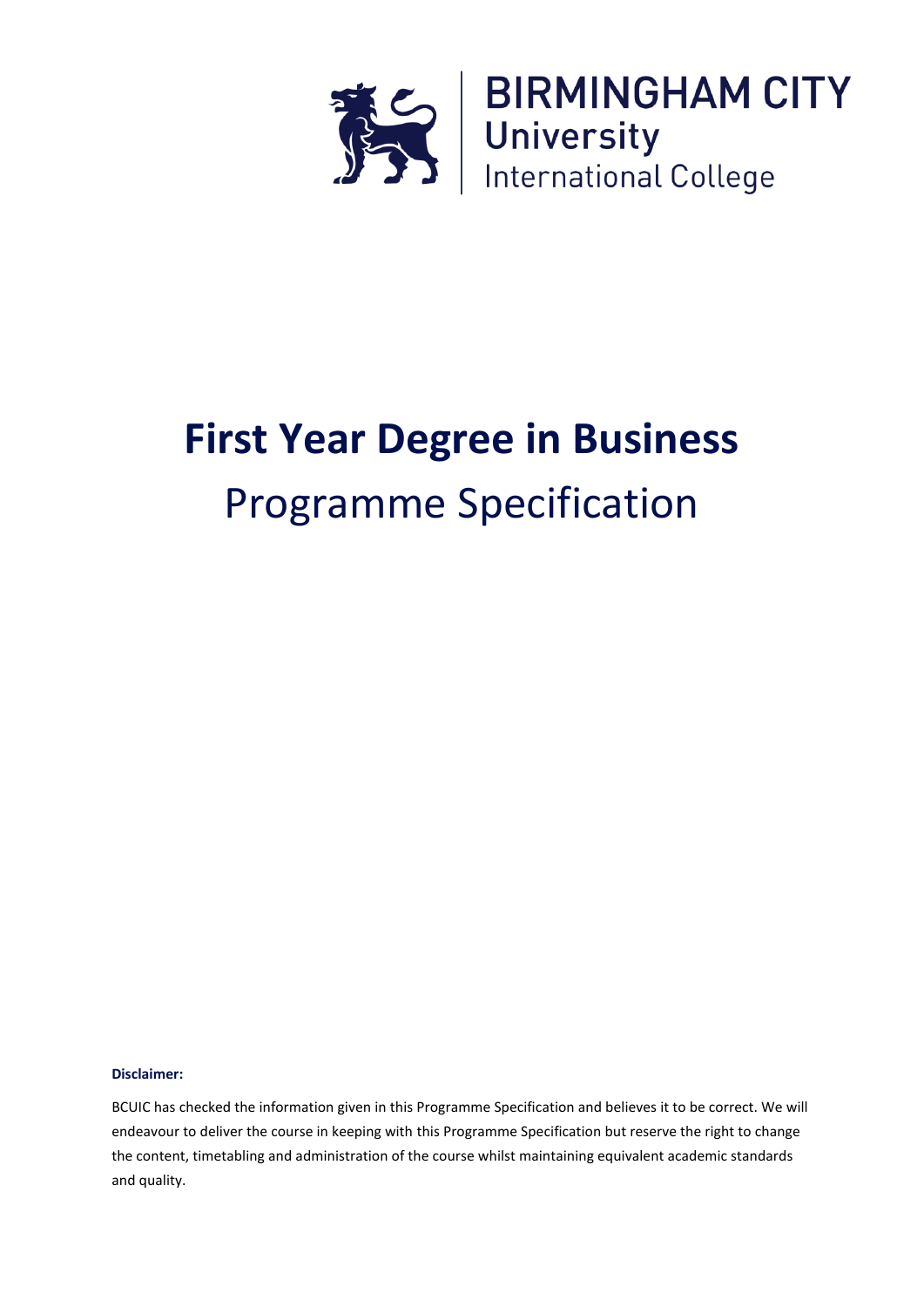## **Pathway Programme Information**

| <b>Pathway Type</b>                            | Undergraduate                                                                                                                                                                                    |                                                      |                                             |             |  |  |
|------------------------------------------------|--------------------------------------------------------------------------------------------------------------------------------------------------------------------------------------------------|------------------------------------------------------|---------------------------------------------|-------------|--|--|
| <b>Pathway Areas</b>                           | <b>Business</b>                                                                                                                                                                                  |                                                      |                                             |             |  |  |
| Pathways/s                                     | <b>Business - Two Semester</b>                                                                                                                                                                   |                                                      |                                             |             |  |  |
| <b>NAVIGATE Code/s</b>                         | First Year Degree in<br>Business/ business<br>management                                                                                                                                         | First Year<br>Degree in<br>Accounting and<br>Finance | <b>First Year</b><br>Degree in<br>Economics |             |  |  |
|                                                | <b>UGBU</b>                                                                                                                                                                                      | <b>UGAF</b>                                          | <b>UGMK</b>                                 | <b>UGEC</b> |  |  |
| <b>Pathway Provision</b>                       | College: NQF Level/s: 4                                                                                                                                                                          |                                                      |                                             |             |  |  |
| <b>Title</b>                                   | First Year Degree in Business                                                                                                                                                                    |                                                      |                                             |             |  |  |
| <b>NQF (FHEQ)</b>                              | 4                                                                                                                                                                                                |                                                      |                                             |             |  |  |
| <b>Credit Points</b>                           | Two $(2)$ Semester = 120                                                                                                                                                                         |                                                      |                                             |             |  |  |
| <b>Duration of Study</b>                       | Two (2) semesters                                                                                                                                                                                |                                                      |                                             |             |  |  |
| <b>Weeks of Study</b>                          | Two (2) Semester Twenty Six (26) weeks                                                                                                                                                           |                                                      |                                             |             |  |  |
| <b>Mode of Study</b>                           | Full-time                                                                                                                                                                                        |                                                      |                                             |             |  |  |
| <b>Mode of Delivery</b>                        | Face to Face                                                                                                                                                                                     |                                                      |                                             |             |  |  |
| <b>Notional Hours</b>                          | Two $(2)$ Semester = 1,250                                                                                                                                                                       |                                                      |                                             |             |  |  |
| <b>Contact Hours</b>                           | Two $(2)$ Semester = 400                                                                                                                                                                         |                                                      |                                             |             |  |  |
| <b>Self-directed Study</b><br><b>Hours</b>     | Two $(2)$ Semester = 850                                                                                                                                                                         |                                                      |                                             |             |  |  |
| <b>Delivery Model</b>                          | <b>Standard Delivery Model (SDM)</b>                                                                                                                                                             |                                                      |                                             |             |  |  |
| <b>Teaching Institution</b>                    | Birmingham City University International College                                                                                                                                                 |                                                      |                                             |             |  |  |
| <b>Awarding Institution</b>                    | <b>Birmingham City University</b>                                                                                                                                                                |                                                      |                                             |             |  |  |
| <b>Faculty</b>                                 | Business, Law and Social Science (BLSS)                                                                                                                                                          |                                                      |                                             |             |  |  |
| <b>Teaching Location</b><br>(Campus)           | BCUIC, 15 Bartholomew Row, Birmingham B5 5JU                                                                                                                                                     |                                                      |                                             |             |  |  |
| 2-semester intakes                             | September and January                                                                                                                                                                            |                                                      |                                             |             |  |  |
| <b>Subject Benchmarks</b><br><b>Statements</b> | QAA: QAA: Accounting 167 02/07 para. 4.1; Business Management 165<br>02/07 para. 3.1 ff.; Computing 170 03/07 para. 3 ff. (indirect); Economics<br>145 01/07 para. 3.2; MSOR 212 12/07 para 3 ff |                                                      |                                             |             |  |  |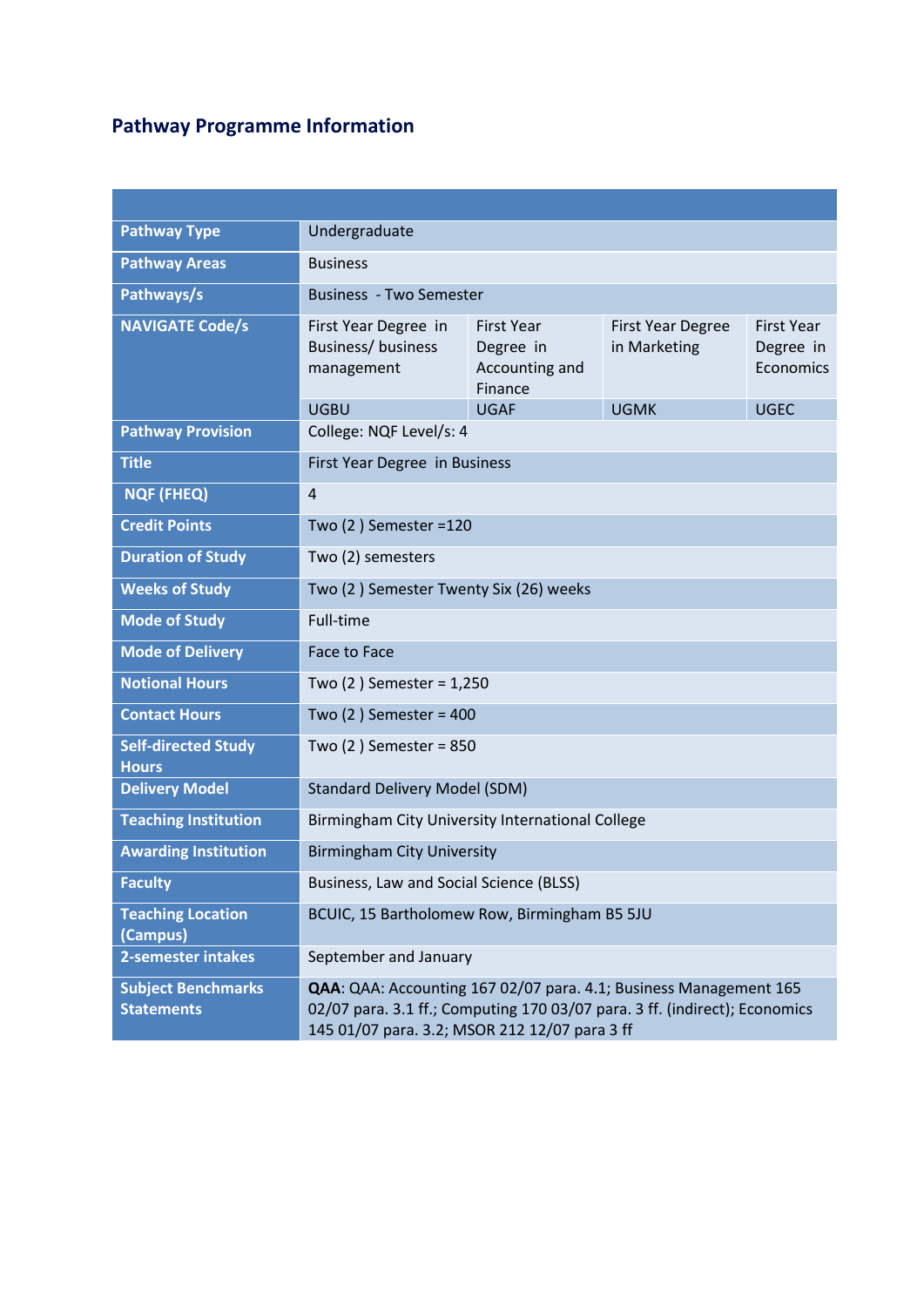### **Stage(s) of Study**



### **Articulation Programmes**

| <b>Awards</b> by<br><b>Pathway</b> | <b>Degree awards</b>                                       | <b>NQF Award</b><br><b>Level</b> |
|------------------------------------|------------------------------------------------------------|----------------------------------|
| Accountancy                        | BSc (Hons) Accounting with Business                        | 6                                |
| and Finance<br>Pathway             | <b>BSc (Hons) Accounting and Finance</b>                   | 6                                |
| <b>Economics and</b>               | <b>BSc (Hons) Economics</b>                                | 6                                |
| <b>Finance</b><br>Pathway          | <b>BA (Hons) Business Economics</b>                        | 6                                |
|                                    | <b>BSc (Hons) Financial Economics</b>                      | 6                                |
| <b>Business</b>                    | <b>BA (Hons) Business</b>                                  | 6                                |
| Pathway                            | BA (Hons) Business with Marketing                          | 6                                |
| <b>Business</b>                    | BA (Hons) Business Management                              | 6                                |
| Management                         | BA (Hons) Business Management with Supply Chain Management | 6                                |
|                                    | BA (Hons) Human Resource Management                        | 6                                |
|                                    | BA (Hons) Business Management with Enterprise              | 6                                |
| <b>Marketing</b>                   | BA (Hons) Marketing with Advertising & Public Relations    | 6                                |
| Pathway                            | BA (Hons) Marketing with Commercial Management             | 6                                |
|                                    | BA (Hons) Marketing with Digital Communication             | 6                                |
|                                    | BA (Hons) Marketing with Consumer Psychology               | 6                                |
|                                    | <b>BA (Hons) Marketing</b>                                 | 6                                |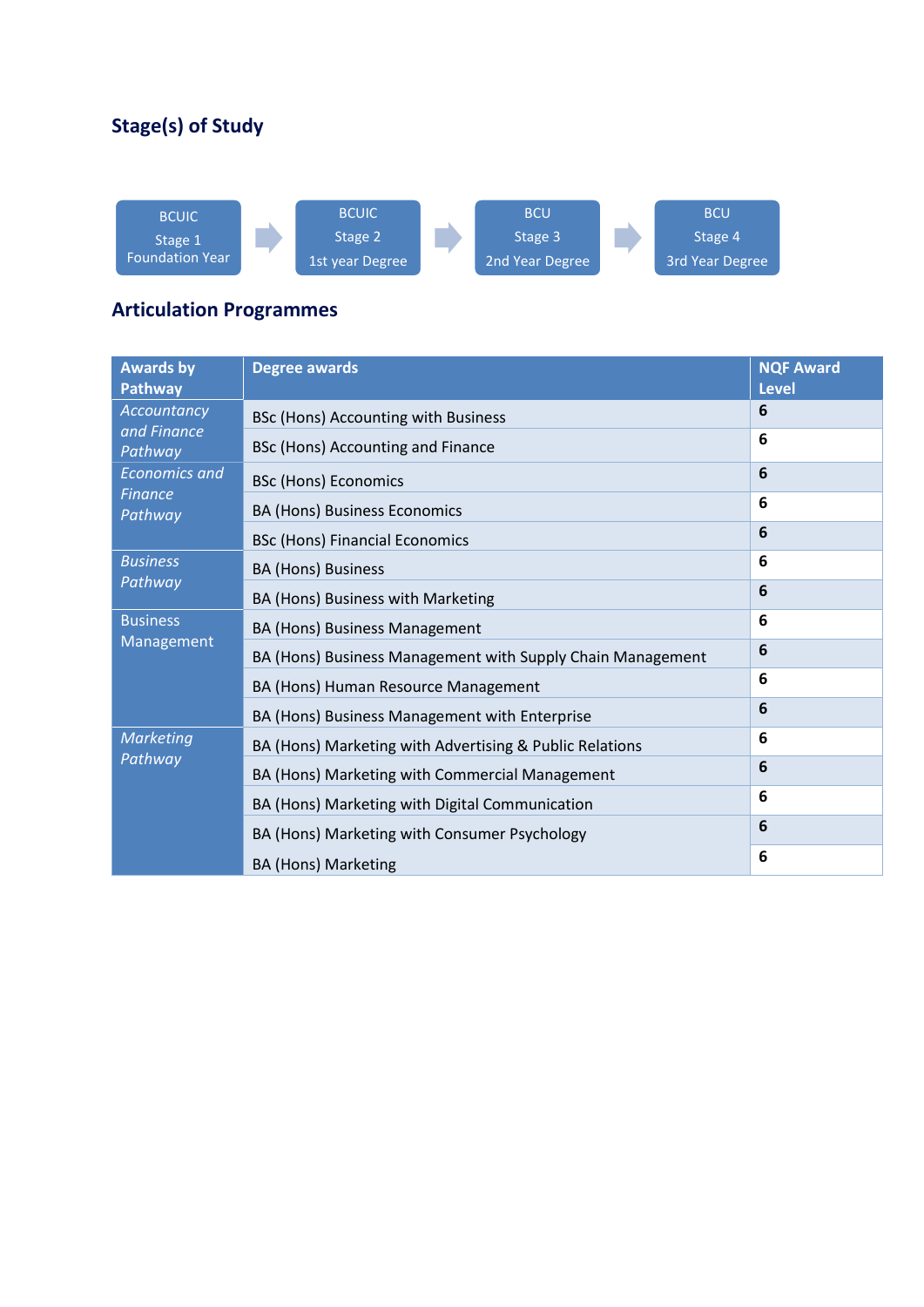### **First Year in Business**

| <b>First Year in Business</b>          |               |                                       |               |      |      |                   |
|----------------------------------------|---------------|---------------------------------------|---------------|------|------|-------------------|
| <b>Core Modules</b>                    |               |                                       |               |      |      |                   |
| Contact                                | College       | <b>Module Name</b>                    |               | Pass |      |                   |
| Hrs/Week                               | <b>Module</b> |                                       | <b>Credit</b> | Mark | Exam | <b>Coursework</b> |
|                                        | Code          |                                       | <b>Points</b> | %    | %    | %                 |
| <b>Semester 1</b>                      |               |                                       |               |      |      |                   |
| 4                                      | <b>ILS004</b> | Interactive Learning Skills and       | 15            | 50   | 30   | 70                |
|                                        |               | Communication                         |               |      |      |                   |
| 5                                      | <b>BUS402</b> | <b>Business Foundations</b>           | 20            | 40   |      | 100               |
| 5                                      | MRK001        | <b>Marketing Foundations</b>          | 20            | 40   |      | 100               |
| 5                                      | MRK004        | <b>Professional Development</b>       | 20            | 40   |      | 100               |
| <b>Semester 2</b>                      |               |                                       |               |      |      |                   |
| 5                                      | <b>MRK002</b> | <b>Consumer Psychology</b>            | 20            | 40   | 100  |                   |
| 5                                      | <b>BUS404</b> | <b>Business Analysis, Methods and</b> | 20            | 40   |      | 100               |
|                                        |               | Techniques                            |               |      |      |                   |
| 5                                      | <b>BUS401</b> | <b>Business Environment</b>           | 20            | 40   |      | 100               |
| <b>Undergraduate Stage 2: Business</b> |               | 135 credit points                     |               |      |      |                   |

# **First Year in Business Management**

| <b>First Year in Business Management</b>          |               |                                     |               |                   |      |                   |
|---------------------------------------------------|---------------|-------------------------------------|---------------|-------------------|------|-------------------|
| <b>Core Modules</b>                               |               |                                     |               |                   |      |                   |
| <b>Contact</b>                                    | College       | <b>Module Name</b>                  |               | Pass              |      |                   |
| Hrs/Week                                          | <b>Module</b> |                                     | Credit        | Mark              | Exam | <b>Coursework</b> |
|                                                   | Code          |                                     | <b>Points</b> | %                 | %    | %                 |
| <b>Semester 1</b>                                 |               |                                     |               |                   |      |                   |
| 4                                                 | <b>ILS004</b> | Interactive Learning Skills and     | 15            | 50                | 30   | 70                |
|                                                   |               | Communication                       |               |                   |      |                   |
| 5                                                 | <b>HRM002</b> | <b>Contemporary HR for Managers</b> | 20            | 40                |      | 100               |
| 5                                                 | MRK001        | <b>Marketing Foundations</b>        | 20            | 40                |      | 100               |
| 5                                                 | MRK004        | <b>Professional Development</b>     | 20            | 40                |      | 100               |
| <b>Semester 2</b>                                 |               |                                     |               |                   |      |                   |
| 5                                                 | <b>BUS403</b> | Understanding Organisations and     | 20            | 40                | 100  |                   |
|                                                   |               | <b>Organisational Behaviour</b>     |               |                   |      |                   |
| 5                                                 | <b>FIN001</b> | <b>Finance for Managers</b>         | 20            | 40                |      | 100               |
| 5                                                 | <b>HRM001</b> | <b>Employee Engagement</b>          | 20            | 40                |      | 100               |
| <b>Undergraduate Stage 2: Business Management</b> |               |                                     |               | 135 credit points |      |                   |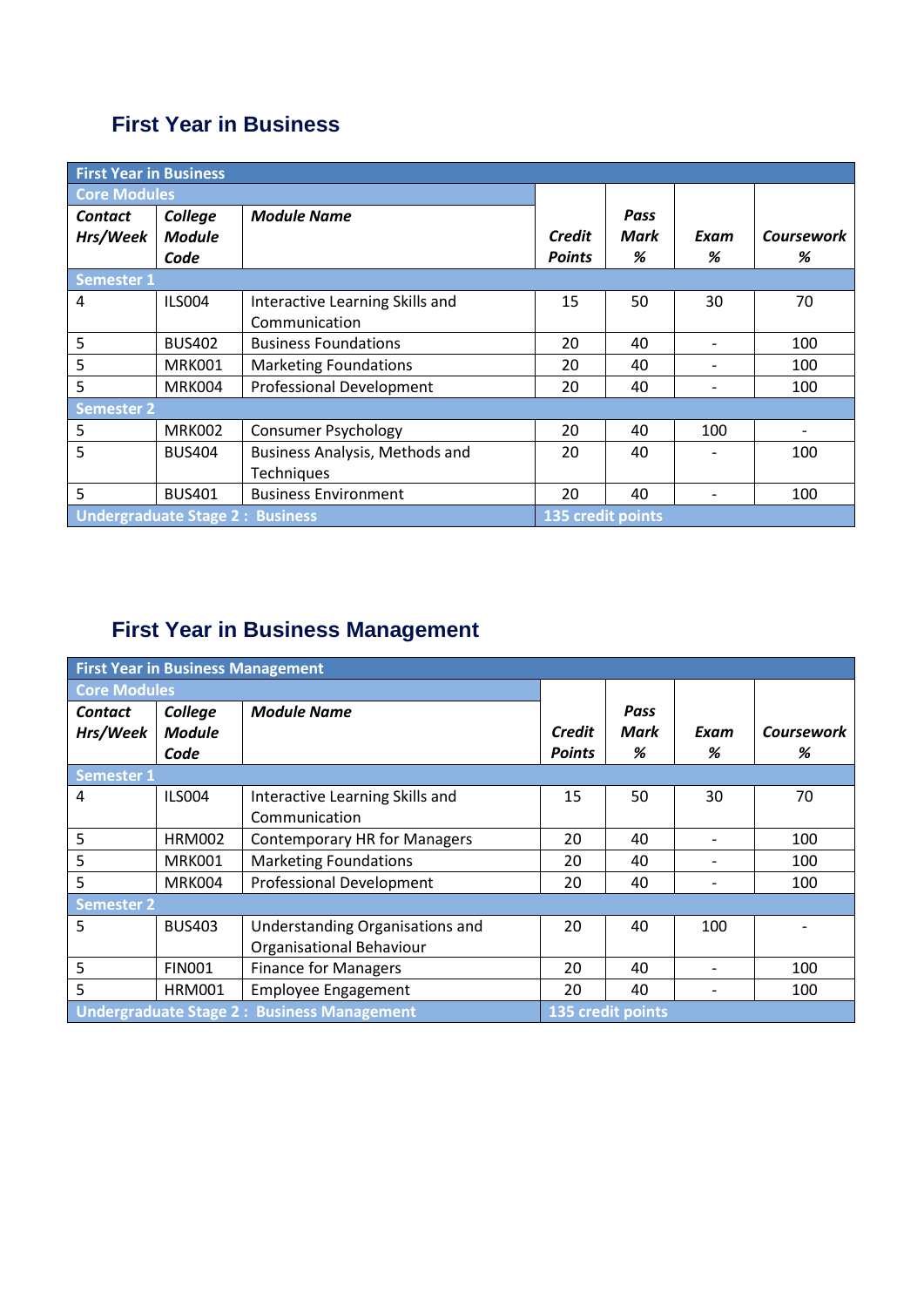## **First Year in Marketing**

| <b>First Year in Marketing</b>          |               |                                       |               |                   |      |                   |
|-----------------------------------------|---------------|---------------------------------------|---------------|-------------------|------|-------------------|
| <b>Core Modules</b>                     |               |                                       |               |                   |      |                   |
| Contact                                 | College       | <b>Module Name</b>                    |               | Pass              |      |                   |
| Hrs/Week                                | <b>Module</b> |                                       | Credit        | Mark              | Exam | <b>Coursework</b> |
|                                         | Code          |                                       | <b>Points</b> | %                 | %    | %                 |
| <b>Semester 1</b>                       |               |                                       |               |                   |      |                   |
| 4                                       | <b>ILS004</b> | Interactive Learning Skills and       | 15            | 50                | 30   | 70                |
|                                         |               | Communication                         |               |                   |      |                   |
| 5                                       | <b>BUS402</b> | <b>Business Foundations</b>           | 20            | 40                |      | 100               |
| 5                                       | MRK001        | <b>Marketing Foundations</b>          | 20            | 40                |      | 100               |
| 5                                       | MRK004        | <b>Professional Development</b>       | 20            | 40                |      | 100               |
| <b>Semester 2</b>                       |               |                                       |               |                   |      |                   |
| 5                                       | <b>MRK002</b> | <b>Consumer Psychology</b>            | 20            | 40                | 100  |                   |
| 5                                       | MRK003        | Introduction to Creative Concepts and | 20            | 40                |      | 100               |
|                                         |               | Design                                |               |                   |      |                   |
| 5                                       | <b>BUS401</b> | <b>Business Environment</b>           | 20            | 40                |      | 100               |
| <b>Undergraduate Stage 2: Marketing</b> |               |                                       |               | 135 credit points |      |                   |

## **First Year in Economics**

| <b>First Year in Economics</b> |                                                              |                                 |               |      |      |            |
|--------------------------------|--------------------------------------------------------------|---------------------------------|---------------|------|------|------------|
| <b>Core Modules</b>            |                                                              |                                 |               |      |      |            |
| <b>Contact</b>                 | College                                                      | <b>Module Name</b>              |               | Pass |      |            |
| Hrs/Week                       | <b>Module</b>                                                |                                 | <b>Credit</b> | Mark | Exam | Coursework |
|                                | Code                                                         |                                 | <b>Points</b> | %    | %    | %          |
| <b>Semester 1</b>              |                                                              |                                 |               |      |      |            |
| 4                              | <b>ILS004</b>                                                | Interactive Learning Skills and | 15            | 50   | 30   | 70         |
|                                |                                                              | Communication                   |               |      |      |            |
| 5                              | <b>BUS402</b>                                                | <b>Business Foundations</b>     | 20            | 40   |      | 100        |
| 5                              | MRK004                                                       | Professional Development        | 20            | 40   |      | 100        |
| 5                              | ECO002                                                       | Principles of Economics         | 20            | 40   |      | 100        |
| <b>Semester 2</b>              |                                                              |                                 |               |      |      |            |
| 5                              | ACF002                                                       | <b>Applied Economics</b>        | 20            | 40   | 100  |            |
| 5                              | <b>BUS404</b>                                                | Business Analysis, Methods and  | 20            | 40   |      | 100        |
|                                |                                                              | Techniques                      |               |      |      |            |
| 5                              | ACF003                                                       | Introduction to Management      | 20            | 40   | 75   | 25         |
|                                |                                                              | Accounting                      |               |      |      |            |
|                                | <b>Undergraduate Stage 2: Economics</b><br>135 credit points |                                 |               |      |      |            |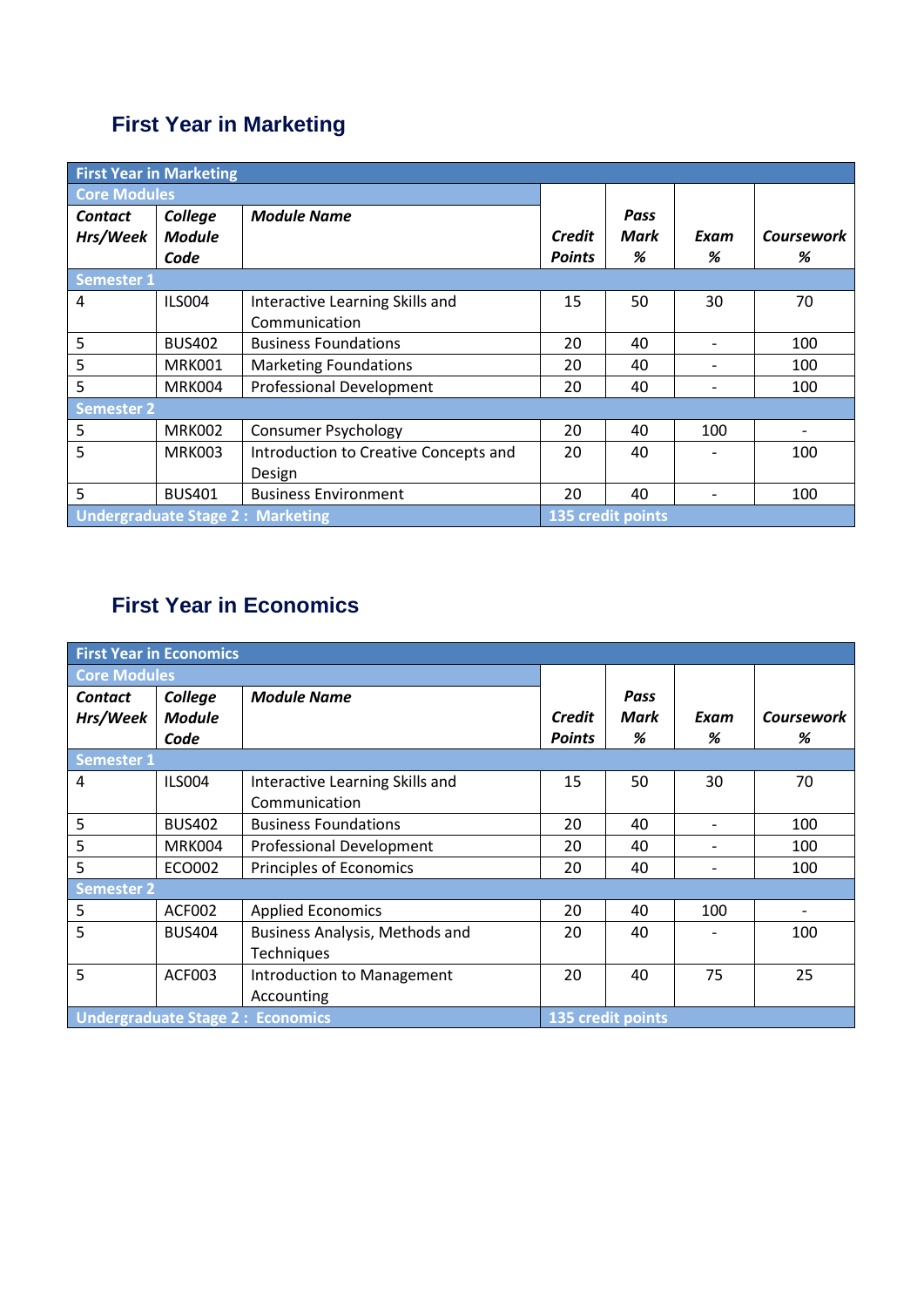# **First Year in Accounting and Finance**

| <b>First Year in Accounting &amp; Finance</b> |                                                                             |                                      |               |      |      |                   |
|-----------------------------------------------|-----------------------------------------------------------------------------|--------------------------------------|---------------|------|------|-------------------|
| <b>Core Modules</b>                           |                                                                             |                                      |               |      |      |                   |
| Contact                                       | College                                                                     | <b>Module Name</b>                   |               | Pass |      |                   |
| Hrs/Week                                      | <b>Module</b>                                                               |                                      | <b>Credit</b> | Mark | Exam | <b>Coursework</b> |
|                                               | Code                                                                        |                                      | <b>Points</b> | %    | %    | %                 |
| <b>Semester 1</b>                             |                                                                             |                                      |               |      |      |                   |
| 4                                             | <b>ILS004</b>                                                               | Interactive Learning Skills and      | 15            | 50   | 30   | 70                |
|                                               |                                                                             | Communication                        |               |      |      |                   |
| 5                                             | <b>BUS402</b>                                                               | <b>Business Foundations</b>          | 20            | 40   |      | 100               |
| 5                                             | MRK004                                                                      | Introduction to Financial Accounting | 20            | 40   |      | 100               |
| 5                                             | ECO002                                                                      | <b>Principles of Economics</b>       | 20            | 40   |      | 100               |
| <b>Semester 2</b>                             |                                                                             |                                      |               |      |      |                   |
| 5                                             | ACF002                                                                      | <b>Applied Accounting</b>            | 20            | 40   | 100  |                   |
| 5                                             | <b>BUS404</b>                                                               | <b>Financial Information Systems</b> | 20            | 40   |      | 100               |
| 5                                             | ACF003                                                                      | Introduction to Management           | 20            | 40   | 75   | 25                |
|                                               |                                                                             | Accounting                           |               |      |      |                   |
|                                               | <b>Undergraduate Stage 2: Accounting &amp; Finance</b><br>135 credit points |                                      |               |      |      |                   |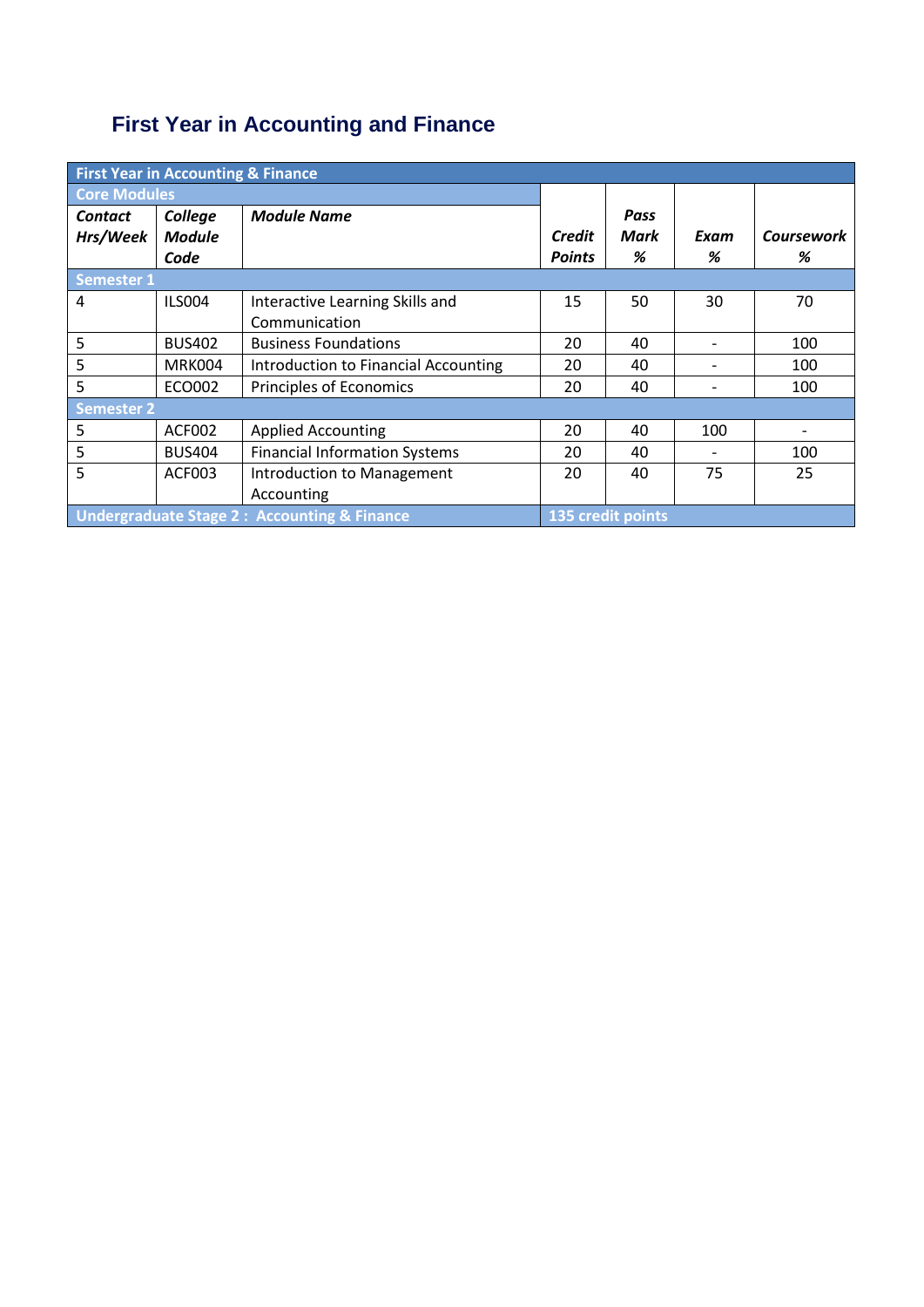#### **Strategic Rationale for the Programme**

The partnership between Birmingham City University International College (BCUIC) and Birmingham City University (BCU) facilitates the acquisition of Select level degree by international students who, because of their previous educational experience, are not normally able to gain direct access to the University's degree schemes. The programme has therefore been developed to satisfy important pedagogical issues:

- 1. To ensure that international students have a dedicated period of time, in a familial and safe setting, to adjust to and acquire the skills to prepare for further studies within a western learning environment.
- 2. To satisfy the University's quality protocols, which in turn are directed by the QAA Subject Benchmark requirements, for articulation purpose.
- 3. Facilitate access to a programme leading to a University degree award.
- 4. Widen access and participation in higher education in line with the University's internationalisation agenda.
- 5. Commit to the provision of best practice customer service and student experience for international students and thus add value to the University's award-winning student lifestyle.
- 6. Support the integrity of the University's QAA commitment by adopting and adapting the University's quality regime to form the basis of a robust, quality driven academic provision and administrative systems and processes.
- 7. Assist in the diversification of the student body.

#### **Intended Learning Outcomes**

Generic: All modules have a set of Learning Outcomes (LOs) attached to them; see relevant Definitive Module Documents (DMDs). These provide a basic set of core transferable skills that can be employed as a basis to further study and life-long learning. They are delivered using an interdisciplinary and progressive approach underpinned by the relevant module, to build these core skills within the context of subject-specific learning. Incorporated in these core skills are the key themes of relationship-management, time-management, professional communication, technological and numerical understanding and competency. For full details, see the programme Moodle site ([https://moodle.bcuic.navitas.com/mod/folder/view.php?id=4983\)](https://moodle.bcuic.navitas.com/mod/folder/view.php?id=4983)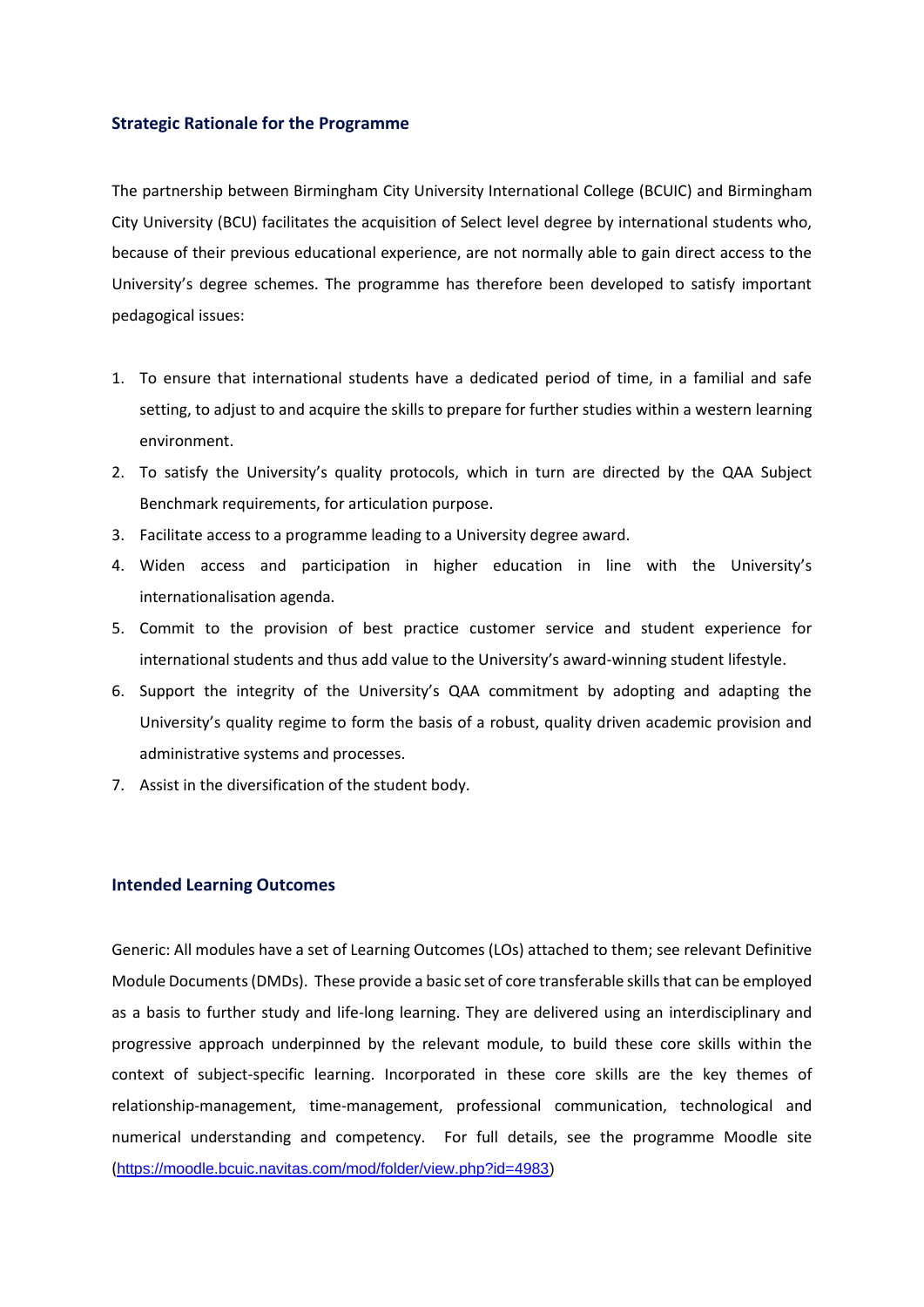### **Educational Aims**

The programme, First Year in Business, has been developed in accordance with Navitas UK general educational aims along with those formulated for the College and the nominated outcomes desired by Birmingham City University and the Business School to impart a high quality of education in the disciplines required.

The educational aims of the programme are to:

1. Prepare students, who would not normally be considered qualified, to an appropriate standard for entry into the prescribed Birmingham City University degrees at FHEQ Level 5 within the Business School

2. To endow each individual with an educational pathway that augments opportunities for professional employment and development in built environment at both a national and international level.

3. Develop in students a fundamental knowledge and understanding that can demonstrate an understanding of the technological related factors in their chosen sector so as to support their transfer on successful completion therein into Birmingham City University prescribed degrees schemes at FHEQ Level 5 within the Business School.

4. Develop in students an appreciation and desire to learn based on competent intellectual and practical skills building to a set of transferable skills that will support them in all aspects of their onward academic studies/careers and assist informed decision-making.

5. Ensure that students have attained the prescribed level of inter-disciplinary language competence described as Level B2 'Independent User' by the Council of Europe, see Common European Framework of Reference for languages: Learning, teaching assessment 2001, Council of Europe, CUP, Cambridge, p. 24, Table 1. Common Reference Levels: global scale.

6. Ensure that graduates have attained the prescribed level of inter-disciplinary language competence to a minimum pass mark of 50% in the ACL accredited module Interactive Learning Skills and Communication, and therein a minimum 6.5 IELTS equivalent.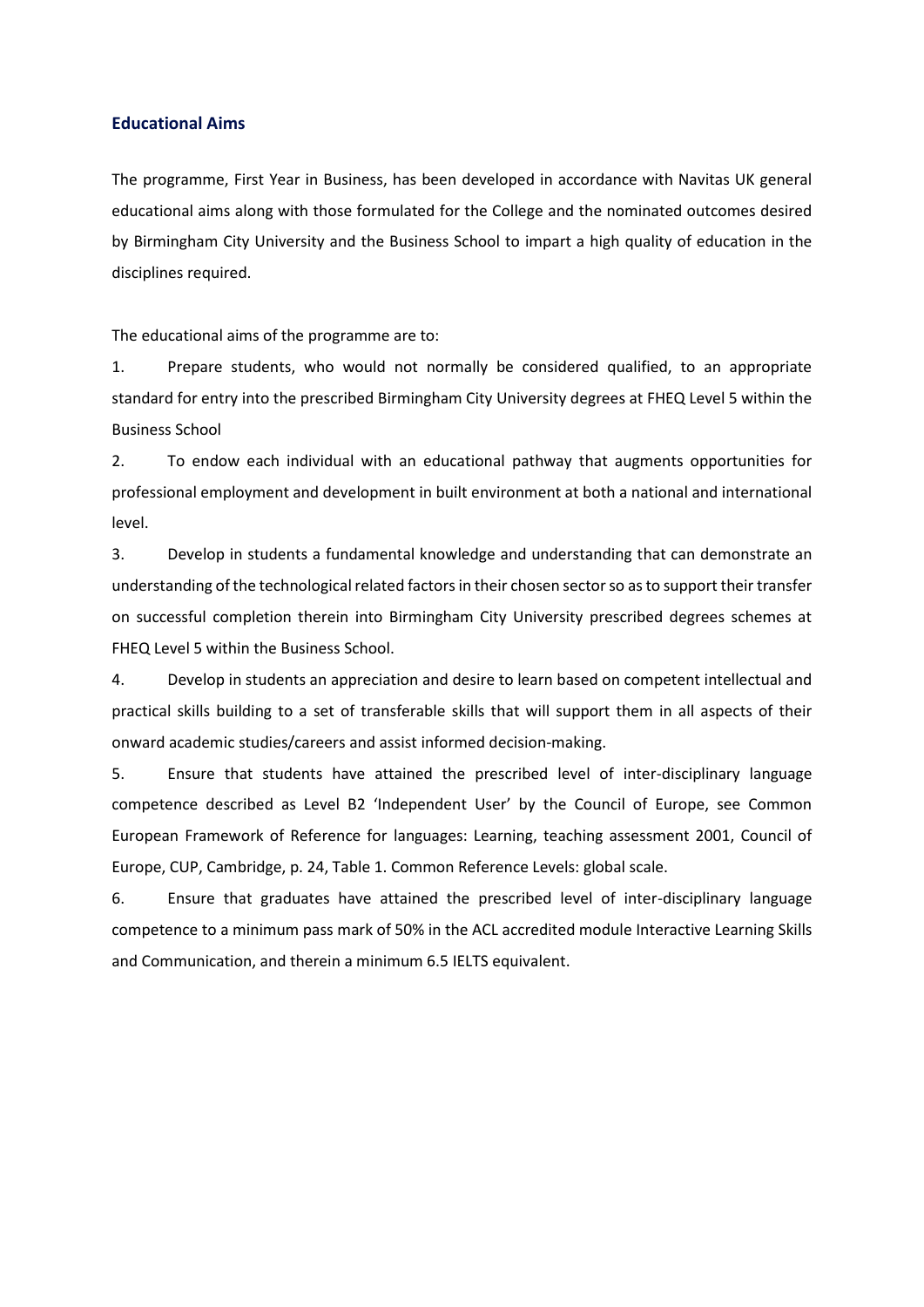#### **Learning and Teaching Strategy**

BCUIC Learning and Teaching Strategy is informed by a variety of stakeholders including students. To be a values-driven partner to BCU representing an academically excellent community of learning informed by the Navitas ethos. Our students have diverse starting points and therefore our core philosophy is that we will engage with them as partners and together provide an education that will maximise their chances of achieving excellent outcomes.

The Strategy therefore encompasses pedagogy and provision, curriculum, delivery, e-learning, student affairs, professional development, reporting, monitoring and review, quality and standards. The Strategy is reflective of both current and informed good practice alongside future aspirations, aims and objectives. Keeping the Strategy current, and therefore relevant, is essential to the achievement of the desired long-term aims for BCUIC students.

The aim of the BCUIC's Learning and Teaching Board is to ensure openness and transparency in all matters concerning the student learning experience and academic performance standards. The Learning and Teaching Board is responsible to Navitas Learning and Teaching Committee for reporting on the maintenance, development and enhancement of high academic standards and an excellent taught student learning experience.

The acquisition of learning outcomes is via a combination of small group lectures, small group-based tutorial coursework (oral and written presentation) and individual coursework (oral and written presentation) and summative examination. Application of the central programme themes throughout all core modules of the stage of study via examples and topics for assessment regimes. Additional support is provided through the provision of small peer-led tutorial group work; the addition of individual tutorial support; BCUIC module specific subject specialists delivering modules; guest speakers (industry/topic specific); monitoring and appraisal by BCUIC academic management as well as Navitas Ltd (UK) management.

Students are encouraged throughout the stage of study to undertake independent study both to supplement and consolidate what is being taught/learnt and to broaden their individual knowledge and understanding of the subject. This can be through the use of the University's library and IT facilities for self-directed study and to use their private IT facilities where possible.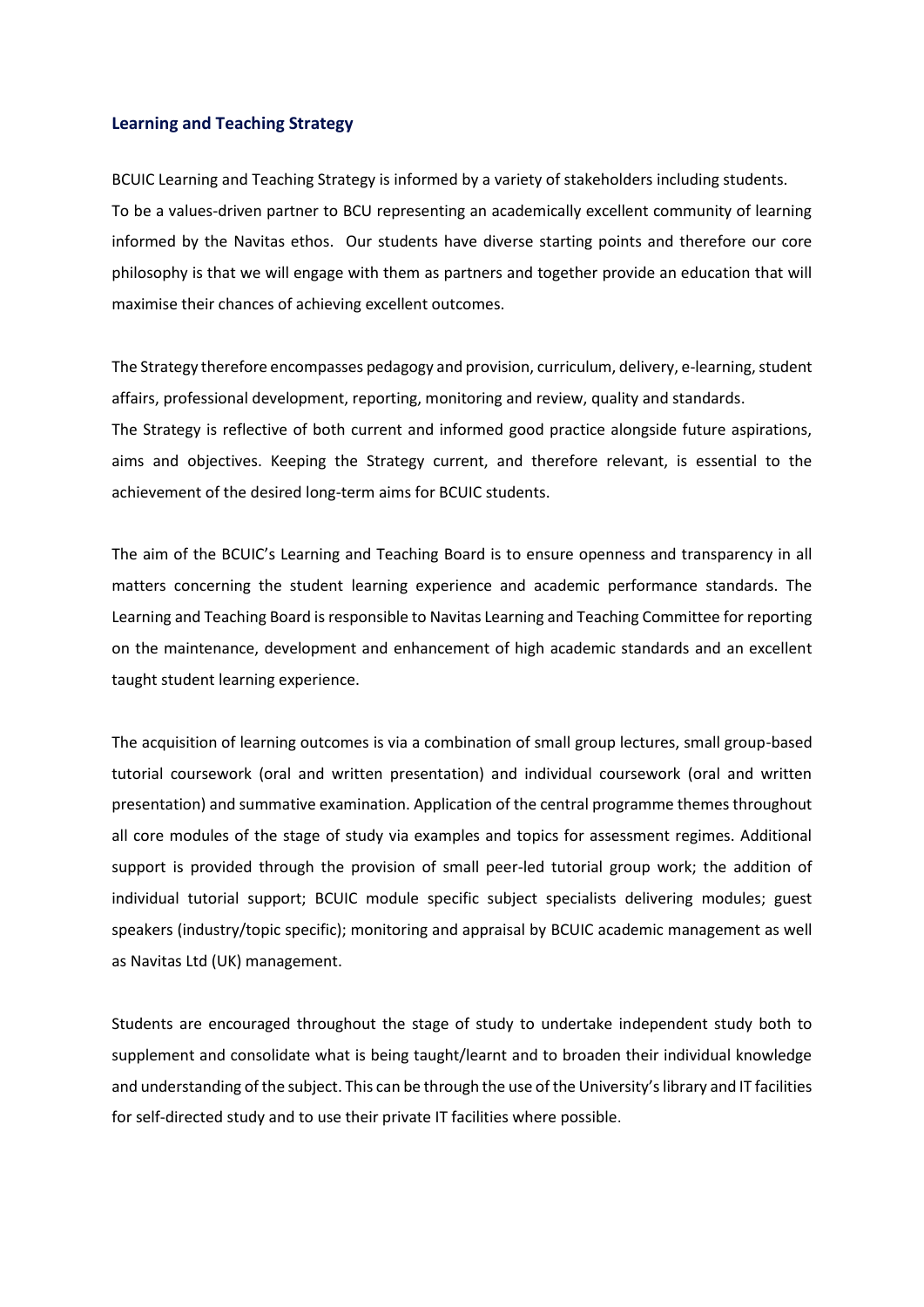### **Assessment Strategy**

The programme is compliant with both the generic assessment regulations of Navitas UK and those of the University. See BCU Academic Regulations: Assessment, Progression and Award.

Each module within the programme/stage of study has an associated Module Outline that may be broadened into a Module Guide (MG) either of which will be provided to students at the beginning of their studies. These documents offer generic information on the Aims and Specific LOs of the subject/s under study, basic references and the attendance and notional contact requirements. They also include topics/subject areas of study and outlines of the assessment events.

Each module has an associated textbook, as prescribed by the University's Module Outlines which includes the types of assessment activities employed, teaching methods, resources, assessment criteria and expectations, contact details of the tutor/s, referencing (if applicable) and submission/completion requirements. All assessment is designed to reflect and measure both an individual's and a cohort's achievement against the Specific LOs of the module and Intended LOs of the programme.

In-course written, reading, listening and oral assessment is built into all modules through general interaction between tutors and students, student peer review and small group tutorials or individual tutorials/appraisals. Modes of assessment include essay/report writing, oral presentation (group or individual, and poster), portfolio, and e-based, in-class or take-home exercises/tests.

All written assessments must follow certain criteria in style and submission as noted in the relevant Module Outlines and Student Guide. This form of assessment is considered fundamental to a student's ability to communicate ideas and evidence with clarity, relevance and logic in a planned and organised manner. Plain writing style, syntax and grammar are core skills that can be enhanced to support the maturing of individual students' composition and thus academic and transferable proficiency.

Oral presentations, whether part of formal or informal assessment practice, are encouraged within all modules as they promote, among others, transferable skills and can identify those students who may be plagiarising material. It is advised, however, that they should not make up more than 60% of the final module mark unless as part of the learning rational. Oral group presentations should ideally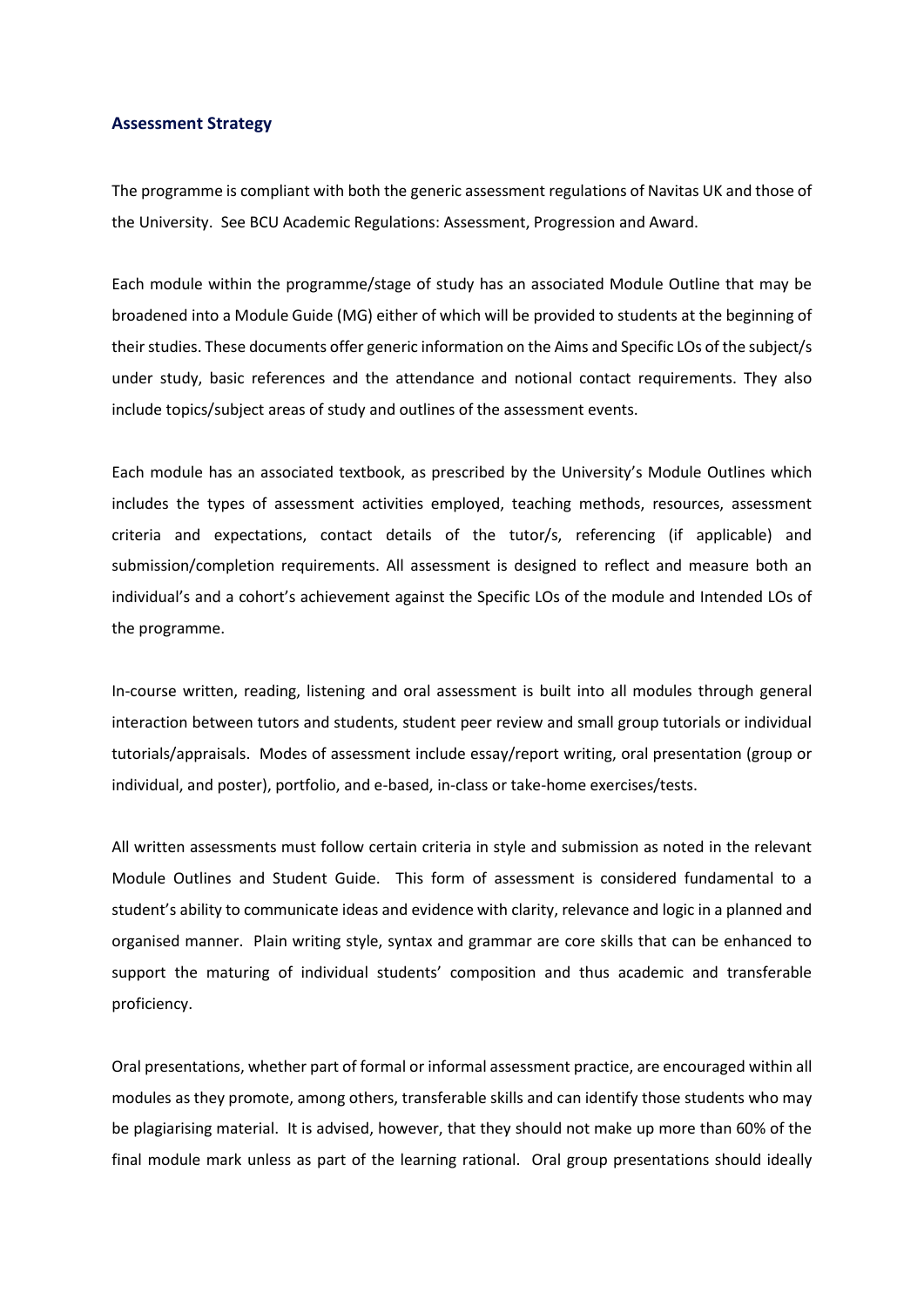contain no more than five (5) students, unless specific reasoning is applied. Members, irrespective of their role, should be awarded the same mark unless where obvious differentiation arises, for management of this process. Time limits must be upheld by tutors so as to ensure all students have the same opportunity to perform. Furthermore, tutors ought to notify students as to the materials available to them before preparation takes place.

Final summative examination normally adheres to closed book, invigilated, timed conditions and takes place during allocated exam periods of a programme. It represents a more Abstract measure of a student's achievement as a consequence of the Specific LOs associated with a module. It is utilised as a key measure of quality in teaching standards and provides a basis to aspects of delivery and environment, which takes place at the conclusion of a semester by College academic services, see BCU SENATE REGULATION. Marks indicated in the relevant MG's cannot be referred. Only in extenuating circumstances, sickness, and personal tragedy or in the possibility of a clerical error, will deferral take place, see BCU assessment regulations. [\(https://bcuassets.blob.core.windows.net/docs/birmingham](https://bcuassets.blob.core.windows.net/docs/birmingham-city-university-academic-regulations-2018-19-first-edition-approved-140918-further-final-edit-091018-131840772710522149.pdf)[city-university-academic-regulations-2018-19-first-edition-approved-140918-further-final-edit-091018-](https://bcuassets.blob.core.windows.net/docs/birmingham-city-university-academic-regulations-2018-19-first-edition-approved-140918-further-final-edit-091018-131840772710522149.pdf) [131840772710522149.pdf\)](https://bcuassets.blob.core.windows.net/docs/birmingham-city-university-academic-regulations-2018-19-first-edition-approved-140918-further-final-edit-091018-131840772710522149.pdf)

#### **Moderation, Progression and Award Requirements**

This programme is delivered in two semester full-time. Both the delivery and assessment of the programme is in English. The mode of delivery is standard delivery mode.

A subject specialist within the College moderates a ten percent sample of each assessment. Link tutors from the Birmingham University and University appointed external examiners are invited to review these samples.

Each module offered on the programme has a minimum overall pass mark. Please refer to definitive Module Guide (DMD). The College's Policy and Regulation (CPR) 9 explains all our assessment regulations for further details on the assessment regulations and failing to progress. [\(https://12b2eab6ac2abf102db7-](https://12b2eab6ac2abf102db7-69217b01da80406f811f173b9935de20.ssl.cf6.rackcdn.com/BCUIC_Assessment_update.pdf)

[69217b01da80406f811f173b9935de20.ssl.cf6.rackcdn.com/BCUIC\\_Assessment\\_update.pdf\)](https://12b2eab6ac2abf102db7-69217b01da80406f811f173b9935de20.ssl.cf6.rackcdn.com/BCUIC_Assessment_update.pdf)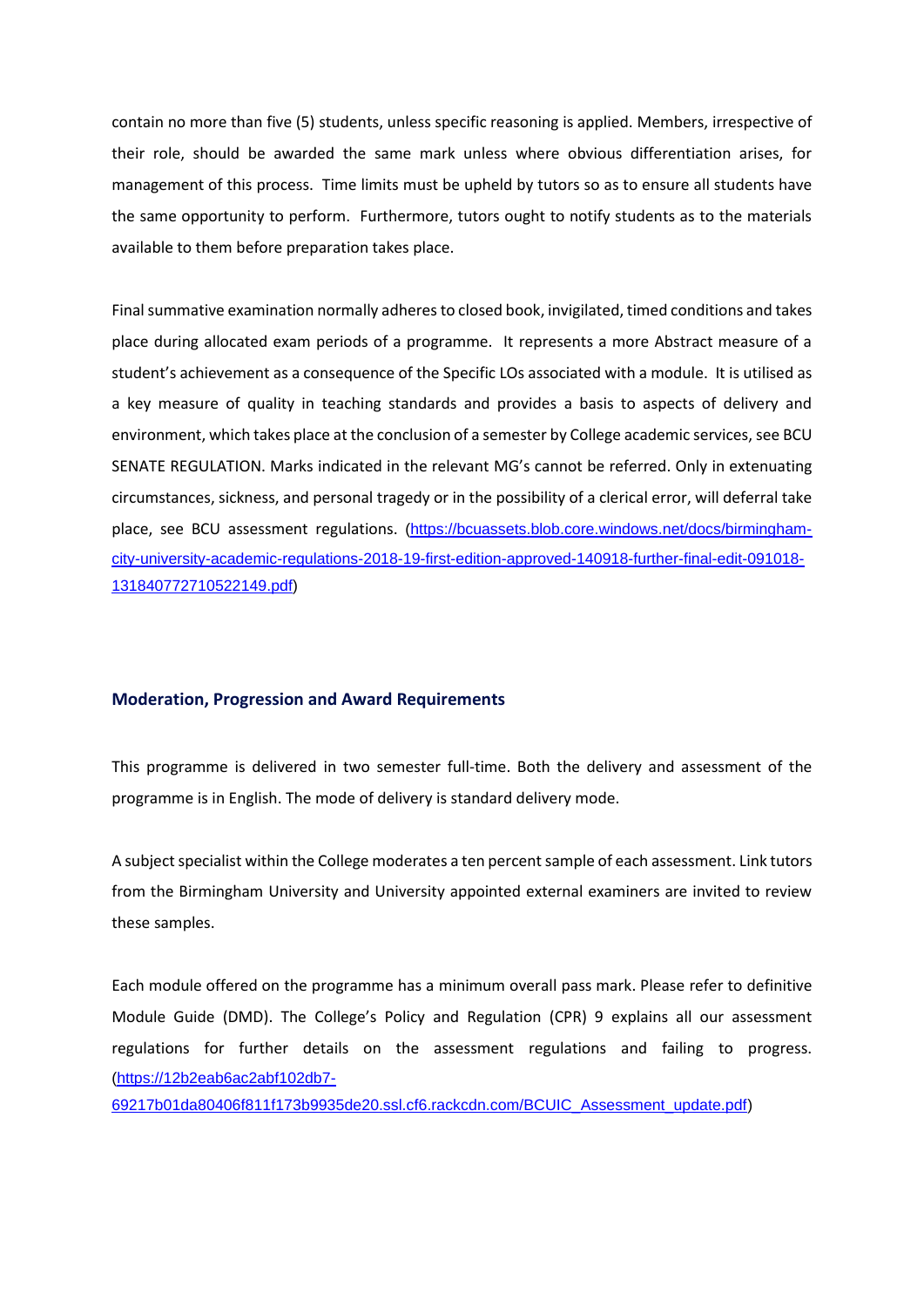#### **Categories of Performance**

*A (High Distinction, 80 - 100%)* – Distinctive level of knowledge, skill and understanding which demonstrates an authoritative grasp of the concepts and principles and ability to communicate them in relation to the assessment event without plagiarism or collusion. Indications of originality in application of ideas, graphical representations, personal insights reflecting depth and confidence of understanding of issues raised in the assessment event

*B (Distinction, 70 - 79%)* – Level of competence demonstrating a coherent grasp of knowledge, skill and understanding of the assessment and ability to communicate them effectively. Displays originality in interpreting concepts and principles. The work uses graphs and tables to illustrate answers where relevant. Ideas and conclusions are expressed clearly. Many aspects of the candidate's application and result can be commended.

*C (Credit, 60 - 69%)* – Level of competence shows an acceptable knowledge, skill and understanding sufficient to indicate that the candidate is able to make further progress. The outcome shows satisfactorily understanding and performance of the requirements of the assessment tasks. Demonstrates clear expression of ideas, draws recognisable and relevant conclusions

*D (Pass, 50 - 59%)* – Evidence of basic competence to meet requirements of the assessment task and event. Evidence of basic acquaintance with relevant source material. Limited attempt to organise and communicate the response. Some attempt to draw relevant conclusions

*E (Pass 40- 49%)* – The candidate's application and result shows that the level of competence being sought has just been achieved. The assessed work shows an acceptable grasp of knowledge, skill and understanding of the requirements and communication of the assessment event and associated tasks

*F (Fail 0- 39%)* – The candidate's application and result shows that the level of competence being sought has not yet been achieved. The assessed work shows a less than acceptable grasp of knowledge, skill and understanding of the requirements and communication of the assessment event and associated tasks

*NB: See individual Module Guides for details marks classification*